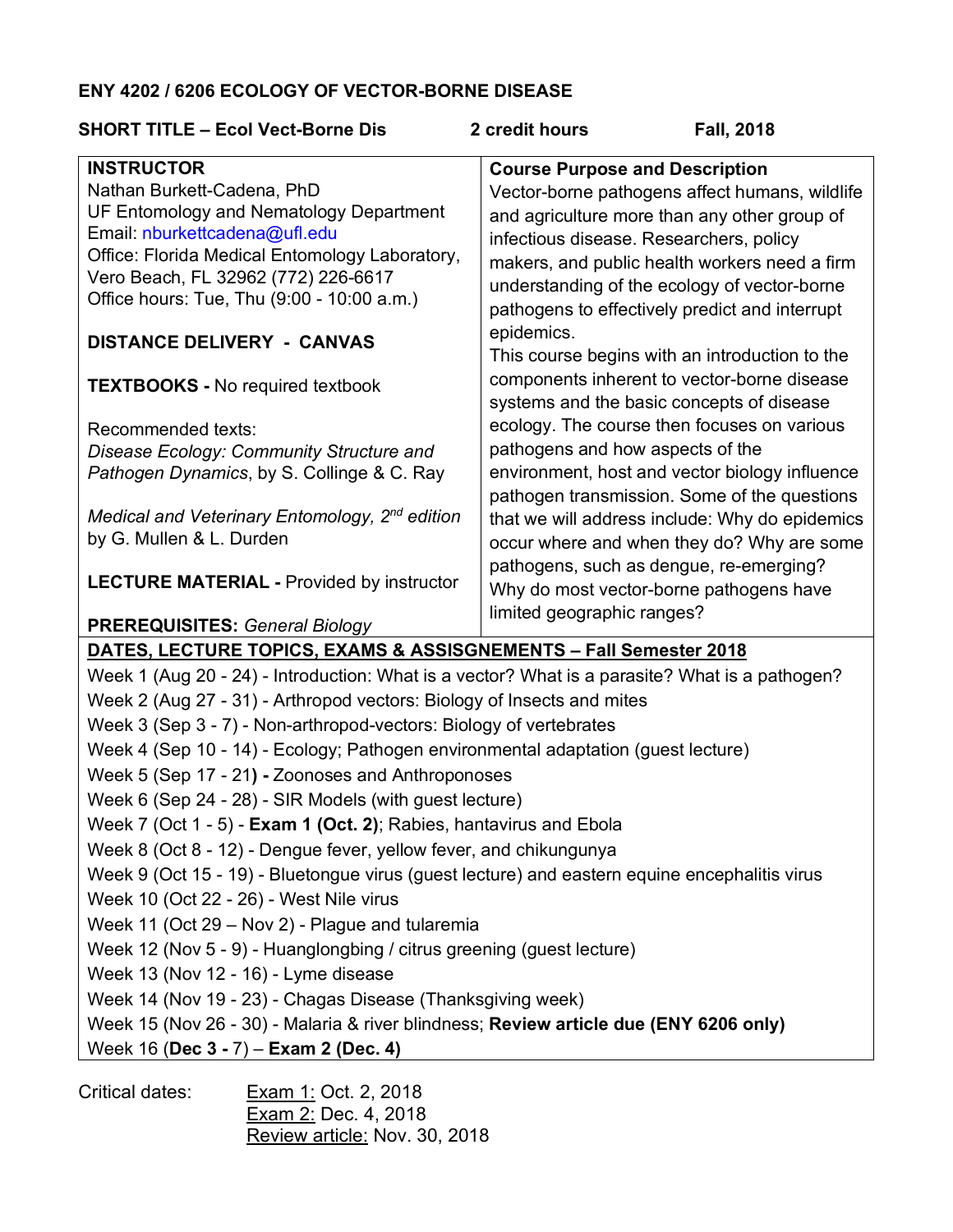## **COURSE GOALS:** *By the end of this course, students will:*

- 1. Understand the distinctions between ecology of vector-borne and directly transmitted pathogens.
- 2. Have a working understanding of concepts of epidemiological models.
- 3. Understand the factors that limit, initiate, maintain and spread the transmission of vector-borne pathogens.
- 4. Gain knowledge about varied pathogens transmitted by diverse vector groups.
- 5. Graduate students will review, understand and synthesize *scientific literature* pertinent to the ecology of vector-borne diseases including emergent pathogens, climate change, host selection and biological diversity.

## **COURSE WEBSITE:** Canvas login at http://lss.at.ufl.edu

**GRADING:** Letter grades are assigned on a ten-point scale. 90.00-100=A; 80-89.99=B; 70-79.99=C; 60-69.99=D; <59.99=E.

For students enrolled in 4202, the overall grade is based upon 2 exams, on-line discussion participation, and 15 quizzes (one quiz per lecture week). Each exam constitutes 30% of the final grade. Quiz scores are averaged across all quizzes and constitute 20% of the total grade. **Exam 1=30%; Exam 2=30%; On-line Discussion Participation=20%; Quizzes=20%.**

For students enrolled in 6206, the overall grade is based upon 2 exams, on-line discussion participation, a review paper and 15 quizzes (one quiz per lecture week). **Exam 1=20%; Exam 2=20%; On-line Discussion Participation=20%; Review paper=20%; Quizzes=20%.**

## **Review article (ENY 6206 only)**

Students enrolled in the graduate course, ENY 6206, are expected to submit a review article on the ecology of a vector-borne disease of their choosing. The topic must be approved by the instructor. The format is flexible, although **the article must focus on Ecolog**y. The review should summarize relevant scientific literature (not books or websites), must include appropriate citations, and use scientific writing. The article should be between 2,500-3,500 words (not including literature cited).

**COURSE COMMUNICATIONS:** General questions should be posted on the course discussion board. Private questions about grades and course difficulties should be sent to nburkettcadena@ufl.edu.

Requirements for class attendance and make-up exams in this course are consistent with university policies that can be found at: https://catalog.ufl.edu/ugrad/current/regulations/info/attendance.aspx

\*\* Any requests for make-ups due to technical issues MUST be accompanied by the ticket number received from LSS when the problem was reported to them. The ticket number will document the time and date of the problem. You MUST e-mail nburkettcadena@ufl.edu within 24 hours of the technical difficulty if you wish to request a make-up.

Grades cannot be provided over the telephone or by email, but will be available on Canvas in the Gradebook tab.

Very important information on UF grading policies, including Withdrawal, Incomplete grades, and assigning grade points may be found at: https://catalog.ufl.edu/ugrad/current/regulations/info/grades.aspx.

## **FEEDBACK:**

Student assessment of instruction is an important part of efforts to improve teaching and learning. At the end of the semester, students are expected to provide feedback on the quality of instruction in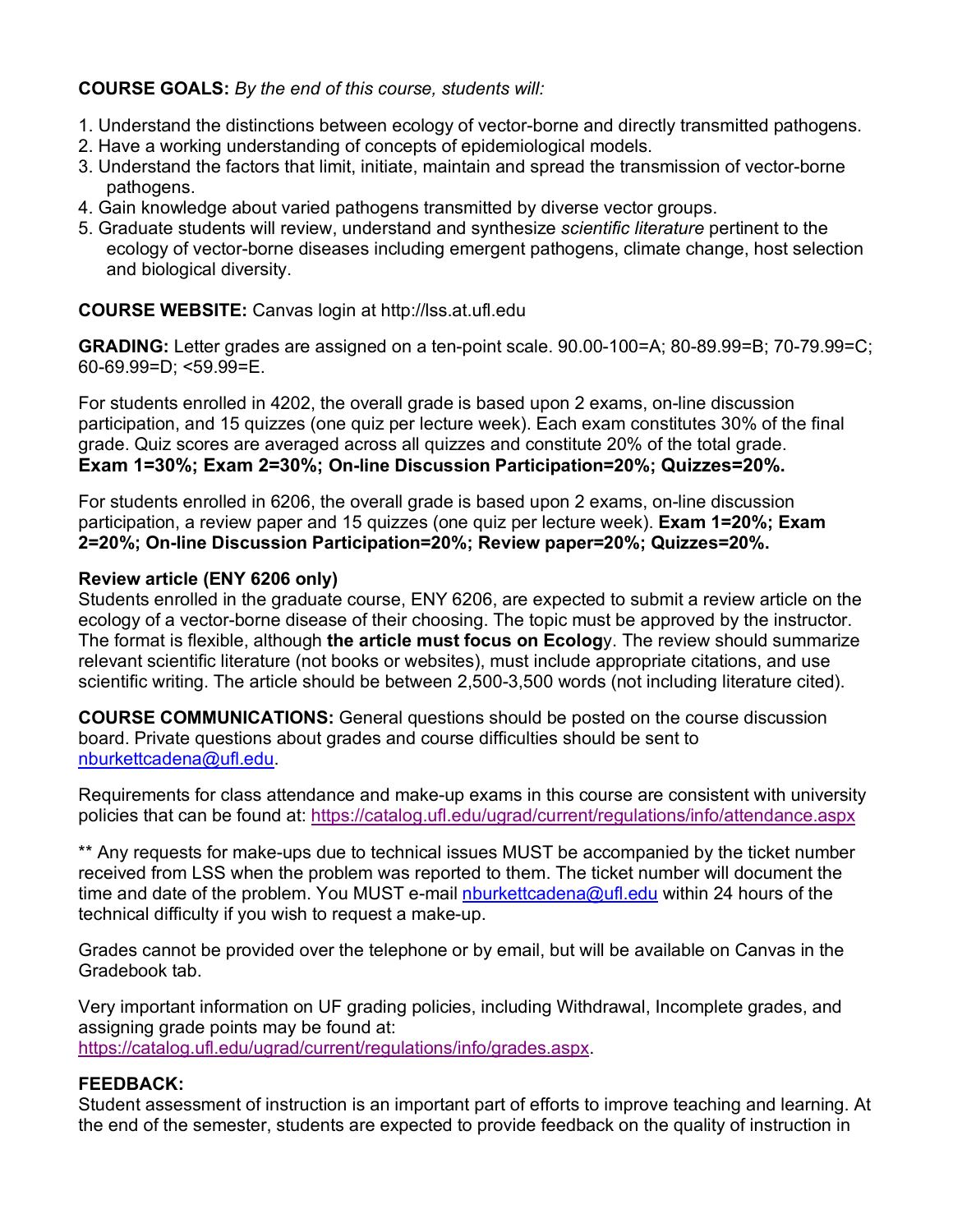this course using a standard set of 10 university and college criteria. These evaluations are conducted online at https://evaluations.ufl.edu. Evaluations are typically open for students to complete during the last two or three weeks of the semester; students will be notified of the specific times when they are open. Summary results of these assessments are available to students at https://evaluations.ufl.edu/results.

**UF students are bound by The Honor Pledge**, which states "*We, the members of the University of Florida community, pledge to hold ourselves and our peers to the highest standards of honesty and integrity. On all work submitted for credit by students at the university, the following pledge is either required or implied: On my honor, I have neither given nor received unauthorized aid in doing this assignment.*" The Honor Code specifies a number of behaviors that are in violation of this code and the possible sanctions. Furthermore, you are obligated to report any condition that facilitates academic misconduct to appropriate personnel. If you have any questions or concerns, please consult with the instructor or TAs in this class.

https://archive.catalog.ufl.edu/ugrad/1617//advising/info/student-honor-code.aspx

#### **LECTURES:**

Lectures can be accessed in Canvas, by going to the Canvas login- **https://lss.at.ufl.edu**. The student's UF Gatorlink username and password are necessary to log into the system. Tutorials are available in Canvas under "Help," if needed.

## **TECHNOLOGY REQUIREMENTS:**

Students must have access to a computer that can view PowerPoint, Flash, and .pdf files, has adequate memory and speed, and meets the minimum standards for UF computer use is needed. The following website explains the University of Florida computer hardware and software policy: http://dell.techhub.ufl.edu/computer\_requirement.html. Contact the UF Computing Help Desk (352-392-4357; helpdesk@ufl.edu) with any technology problems.

#### **COMPLAINTS**

The instructor will work with you to resolve complaints, however each online distance learning program has a process for, and will make every attempt to resolve, student complaints within its academic and administrative departments at the program level. See http://www.distance.ufl.edu/student-complaint-process for more details.

## **STUDENTS WITH DISABILITIES**:

Students requesting accommodation for disabilities must first register with the Dean of Students Office (http://www.dso.ufl.edu/drc/). The Dean of Students Office will provide documentation to the student who must then provide this documentation to the instructor when requesting accommodation. You must submit this documentation prior to submitting assignments or taking the quizzes or exams. Accommodations are not retroactive, therefore, students should contact the office as soon as possible in the term for which they are seeking accommodations.

## **GETTING HELP**:

For issues with technical difficulties for Canvas, please contact the UF Help Desk at: Learningsupport@ufl.edu, (352) 392-HELP - select option 2, or https://lss.at.ufl.edu/help.shtml Other resources are available at http://www.distance.ufl.edu/getting-help for:

• Counseling and Wellness resources (352) 392-1575

- Disability resources
- Resources for handling student concerns and complaints
- Library Help Desk support

**In case of emergency, contact University Police (352) 392-1111 or dial 911**

## **NETIQUETTE**: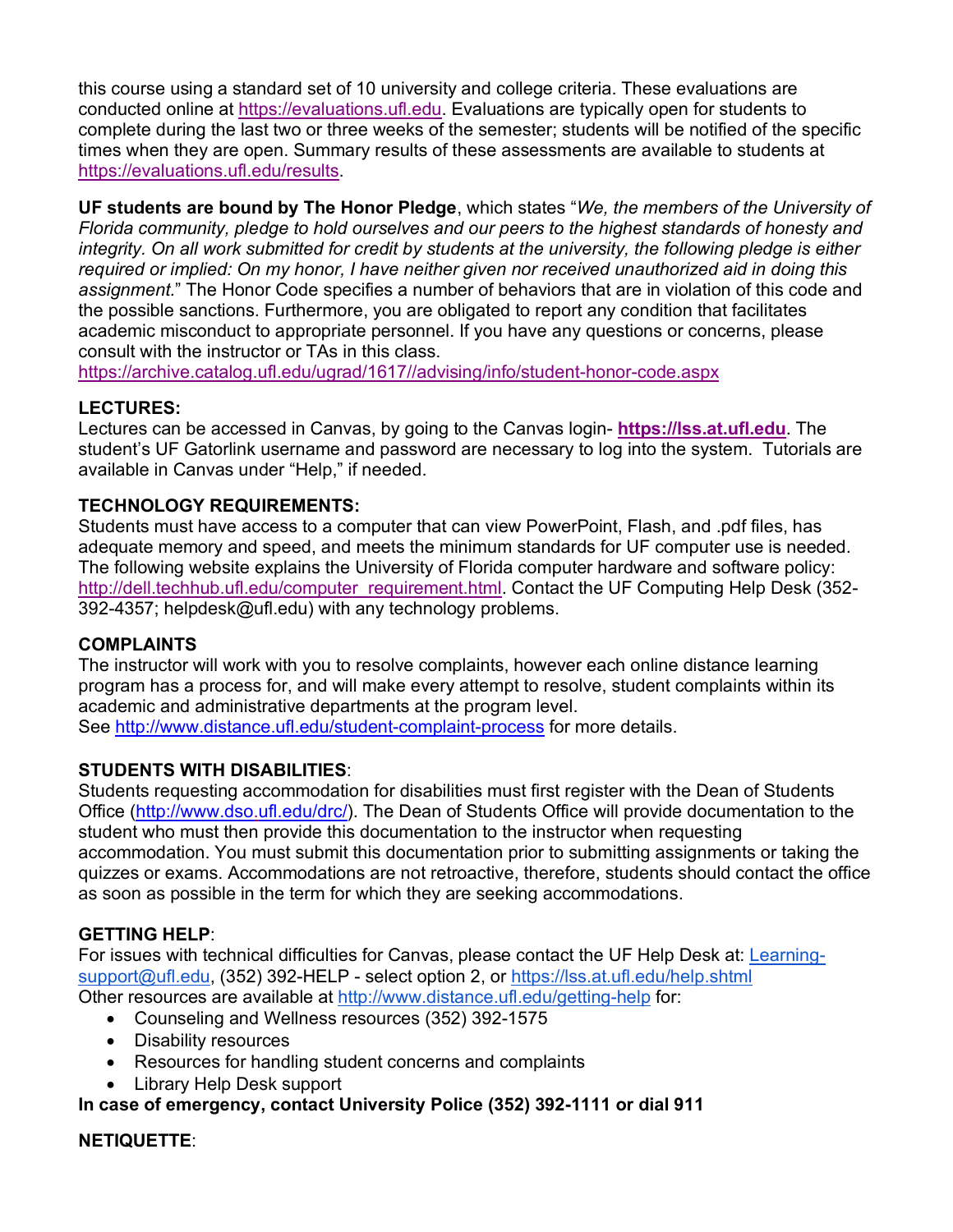It is important to recognize that the online classroom is in fact a classroom, and certain behaviors are expected when you communicate with both your peers and your instructors. These guidelines for online behavior and interaction are known as netiquette.

# **SECURITY**

Remember that your password is the only thing protecting you from pranks or more serious harm.

- Don't share your password with anyone
- Change your password if you think someone else might know it
- Always logout when you are finished using the system

## **GENERAL GUIDELINES**

When communicating online, you should always:

- Treat instructor with respect, even in email or in any other online communication
- Always use your professors' proper title: Dr. or Prof., or if you in doubt use Mr. or Ms.
- Unless specifically invited, don't refer to them by first name.
- Use clear and concise language
- Remember that all college level communication should have correct spelling and grammar
- Avoid slang terms such as "wassup?" and texting abbreviations such as "u" instead of "you"
- Use standard fonts such as Times New Roman and use a size 12 or 14 pt. font
- Avoid using the caps lock feature AS IT CAN BE INTERPRETTED AS YELLING
- Limit and possibly avoid the use of emoticons like :) or  $\odot$
- Be cautious when using humor or sarcasm as tone is sometimes lost in an email or discussion post and your message might be taken seriously or offensive
- Be careful with personal information (both yours and other's)
- Do not send confidential patient information via e-mail

# **EMAIL**

When you send an email to your instructor, teaching assistant, or classmates, you should:

- Use a descriptive subject line
- Be brief
- Avoid attachments unless you are sure your recipients can open them
- Avoid HTML in favor of plain text
- Sign your message with your name and return e-mail address
- Think before you send the e-mail to more than one person. Does everyone really need to see your message?
- Be sure you REALLY want everyone to receive your response when you click, "reply all"
- Be sure that the message author intended for the information to be passed along before you click the "forward" button

# **MESSAGE BOARD**

When posting on the Discussion Board in your online class, you should:

- Make posts that are on topic and within the scope of the course material
- Take your posts seriously and review and edit your posts before sending
- Be as brief as possible while still making a thorough comment
- Always give proper credit when referencing or quoting another source
- Be sure to read all messages in a thread before replying
- Don't repeat someone else's post without adding something of your own to it
- Avoid short, generic replies such as, "I agree." You should include why you agree or add to the previous point
- Always be respectful of others' opinions even when they differ from your own